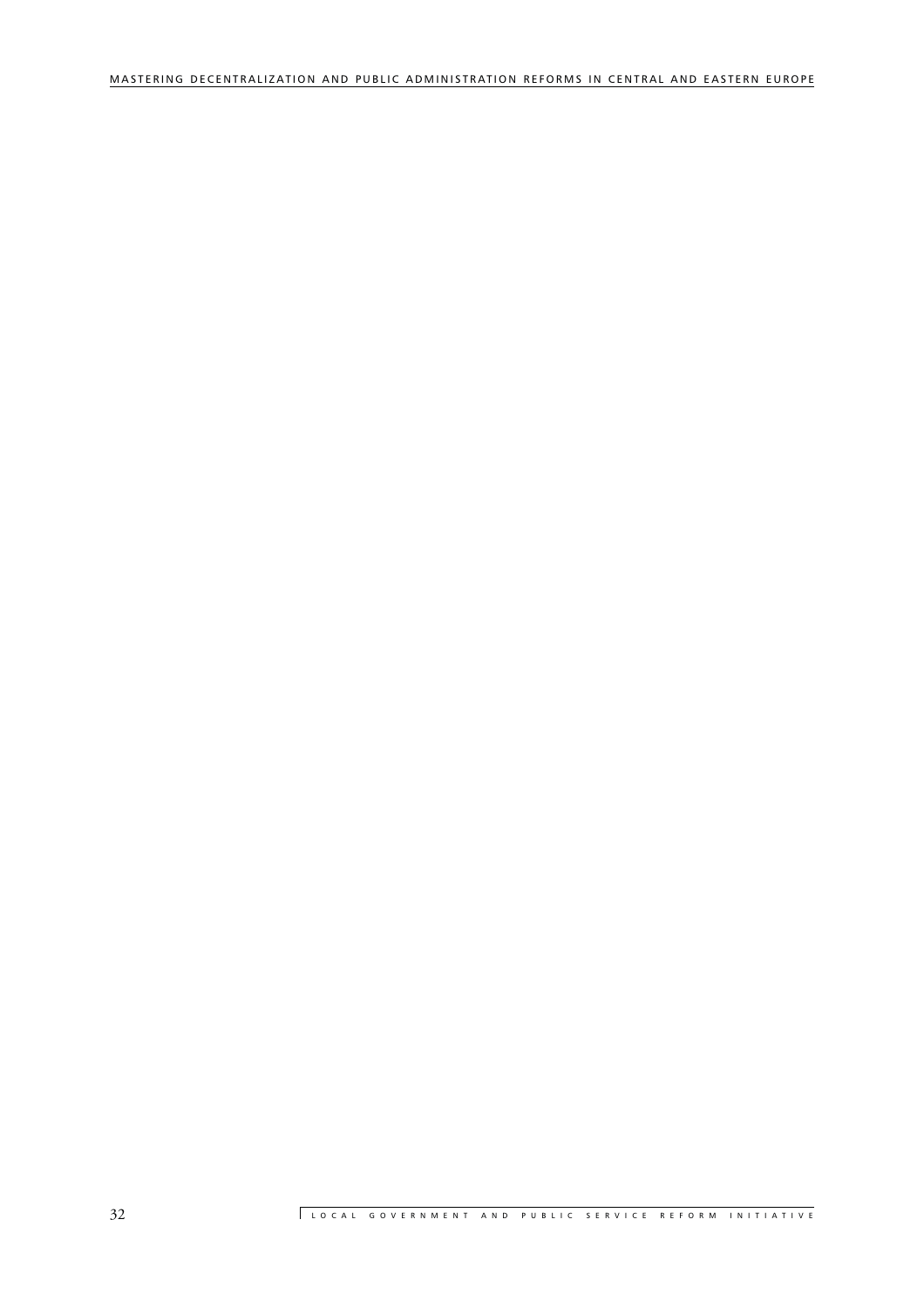## DECENTRALIZATION AND PUBLIC ADMINISTRATION REFORM

# *Kenneth Davey*

# Decentralization in CEE Countries: Obstacles and Opportunitites



MASTERING DECENTRALIZATION AND PUBLIC ADMINISTRATION REFORMS IN CENTRAL AND EASTERN EUROPE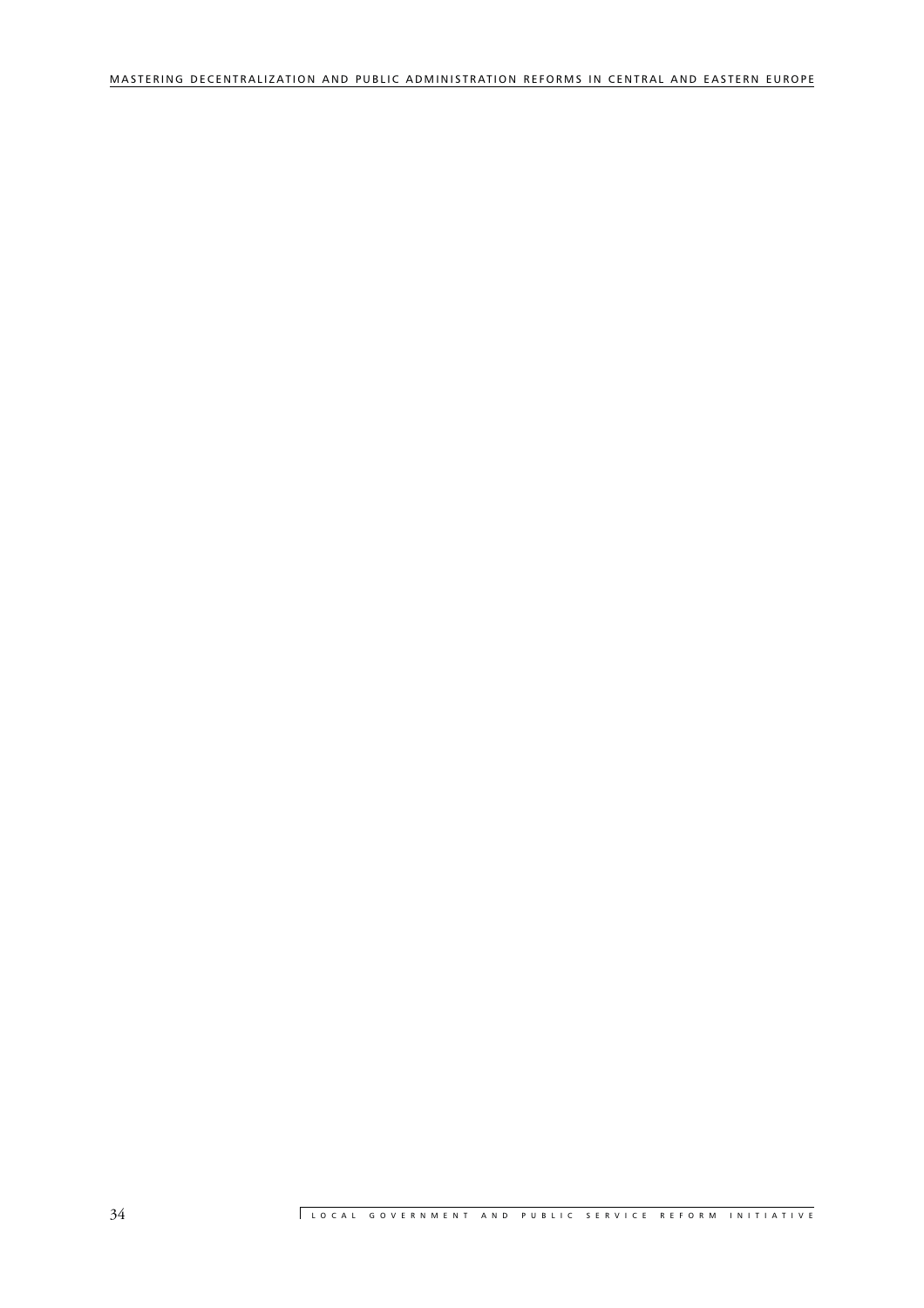# Decentralization in CEE Countries: Obstacles and Opportunities

*Kenneth Davey*

#### INTRODUCTION

Decentralization is a protracted and difficult process. So much is clear from the experiences related in this book. Vested interests and intractable problems subject reform to long delay and prevarication. Even when a comprehensive package is enacted, as in Hungary in 1990/91, operational problems arise which defy solution. A change of government can bring the process to a halt, as in Poland in 1993, or move it in a false direction, as in Slovakia the following year.

The polish experience also shows that persistence pays. If reformers have a clear program and sustained determination, the opportunity to move ahead occurs sooner or later. Political momentum can be short-lived, however, and the reforms have to be ready for launching while the favorable tide lasts.

This chapter attempts to summarize a number of the issues which arise from the country experiences and to address four key questions:

- What are the key components of a decentralization program?
- What are the major difficulties associated with each of these components?
- What are the main sources of resistance to reform?
- What circumstances provide a favorable opportunity for promoting decentralization?

#### ELEMENTS AND STAGES OF REFORM

The introduction of pluralist democratic government at national level has led in almost all CEE countries to an immediate demand for a parallel reform in local administration. One of the first acts of newly elected parliaments in countries such as Hungary was to provide for the election of representative municipal councils with an executive mayor selected either by the voters at large or by the council.

What varied greatly, however, was the speed with which these elected bodies were vested with the powers and resources that determined their real weight in local affairs. Four sets of issues typically pose challenges:

- Territorial structure
- Assignment of competencies
- **Financing**
- Transfer of state property

## Territorial Structure: the Municipal Tier

Problem issues concerning territorial structure have typically arisen at both primary and upper tiers of local government. In the majority of post-Communist states, local government legislation often reinforced by constitutional provisions has allowed human settlements of any size to claim the status of an autonomous municipality. This has been exploited by thousands of small villages, often reacting against forced amalgamations and deprivation of services and development under Communist regional planning policies. The result is that the basic level of local government has a highly fragmented territorial structure as illustrated in Table 1.

This situation is not universal; in Bulgaria and Poland, for example, the basic levels of local government have average population sizes well over 5,000 which have been the target minimum in western European reorganizations and are viewed empirically as adequate for most municipal services. (Council of Europe, Colloquy on the size of municipalities, efficiency and citizen participation, Budapest, 1994).

However, most CEE countries have thousands of communities with municipal status with populations below 1,000 (and a substantial proportion of these fewer than 200). Reform programs are challenged by the inability of such communities to provide administrative and financial capacity and the scale economies and catchment areas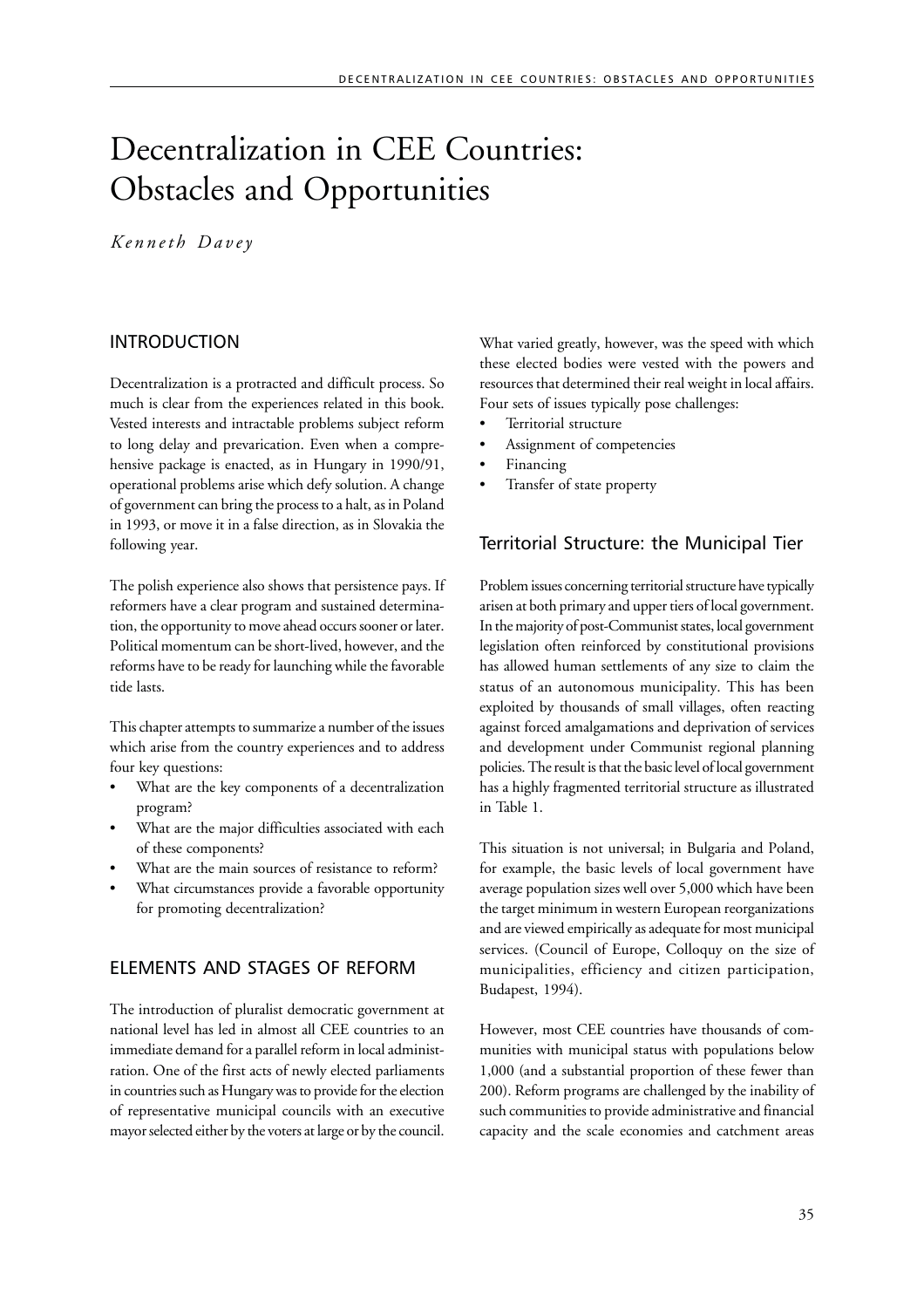| Country        | % of Municipalities<br>Below 1,000 Citizens | <b>Average Population</b> | Average Area<br>[sq. km] |
|----------------|---------------------------------------------|---------------------------|--------------------------|
| Bulgaria       | 0                                           | 35,000                    | 432                      |
| Poland         | $\mathbf{0}$                                | 16,000                    | 130                      |
| Hungary        | 54                                          | 3,300                     | 32                       |
| Slovakia       | 68                                          | 1,900                     | 17                       |
| Czech Republic | 80                                          | 1,700                     | 13                       |

*Table 1* **Average Size of (Municipal) Local Governments in Selected Countries**

SOURCE: P. Swianiewicz: Size of Local Government, Local Democracy and Efficiency in Local Services' Delivery in Central and Eastern Europe. Draft paper prepared for LGI, 2001.

necessary for such essential services as primary education or waste disposal and for the employment of staff qualified in law, engineering, physical planning etc.

There are, a range of solutions to territorial fragmentation including amalgamation of smaller units, performance of tasks through inter-municipal bodies, and assignment of selected tasks to either central town municipalities or to higher tiers of self- government. For varying reasons, reform programs find it extremely difficult to make a strategic choice between these options. Architects of reform are so obsessed by the economic costs and irrationality of fragmentation that they refuse to accept the political (and often constitutional) impossibility of amalgamation. Local government associations resist the compulsory frameworks that usually accompany inter-municipal cooperation on any significant scale. Assigning tasks to central towns is unpopular with villages, and assigning them to higher tiers is unpopular with the larger towns. Failure to drive a solution forward often leaves in the hands of local state administration functions that should be managed by locally accountable bodies.

#### Territorial Structure: Higher Levels

Most CEE states have faced the challenge to establish a higher tier of self-government. The municipal tier, whether highly fragmented or not, does not provide adequate catchment areas for the more specialized services such as secondary education, hospitals, or residential care institutions. There has been increasing pressure, particularly from the European Union, to establish representative

institutions at regional level that can provide a focus for planning and partnership in economic and social development. Moreover, most post-Communist countries have a legacy of powerful state administration at a regional/ county level that do not fit comfortably in a democratic system of government; they lack direct accountability either to a local electorate or to national ministries, and are often vested with considerable authority to intervene in municipal affairs.

While most reform programs have contained a commitment to establish an upper tier of self-government, doing so has often proved a tortuous and protracted process. Numbers and boundaries pose endless possibilities of argument, historical identities conflicting with ethnic loyalties, administrative rationality and the European Union's obsession with minimum population sizes for its regional development funding. Cities fight to become or remain regional capitals because of the facilities to which this status apparently entitles them.

There are also strong arguments about the responsibilities of upper tier self- governments. While the specialized service institutions may be obvious candidates for devolution to them, it is arguable whether they should take over many of the tasks of regional bureaucracy which are regulatory or very specialized (meteorology or cadastral registration, for example,) by nature, or aimed at overseeing the operations of municipalities.

These contentious issues often take many years to resolve because forces at both national and municipal level lack sufficient positive enthusiasm for the creation of potentially powerful political rivals.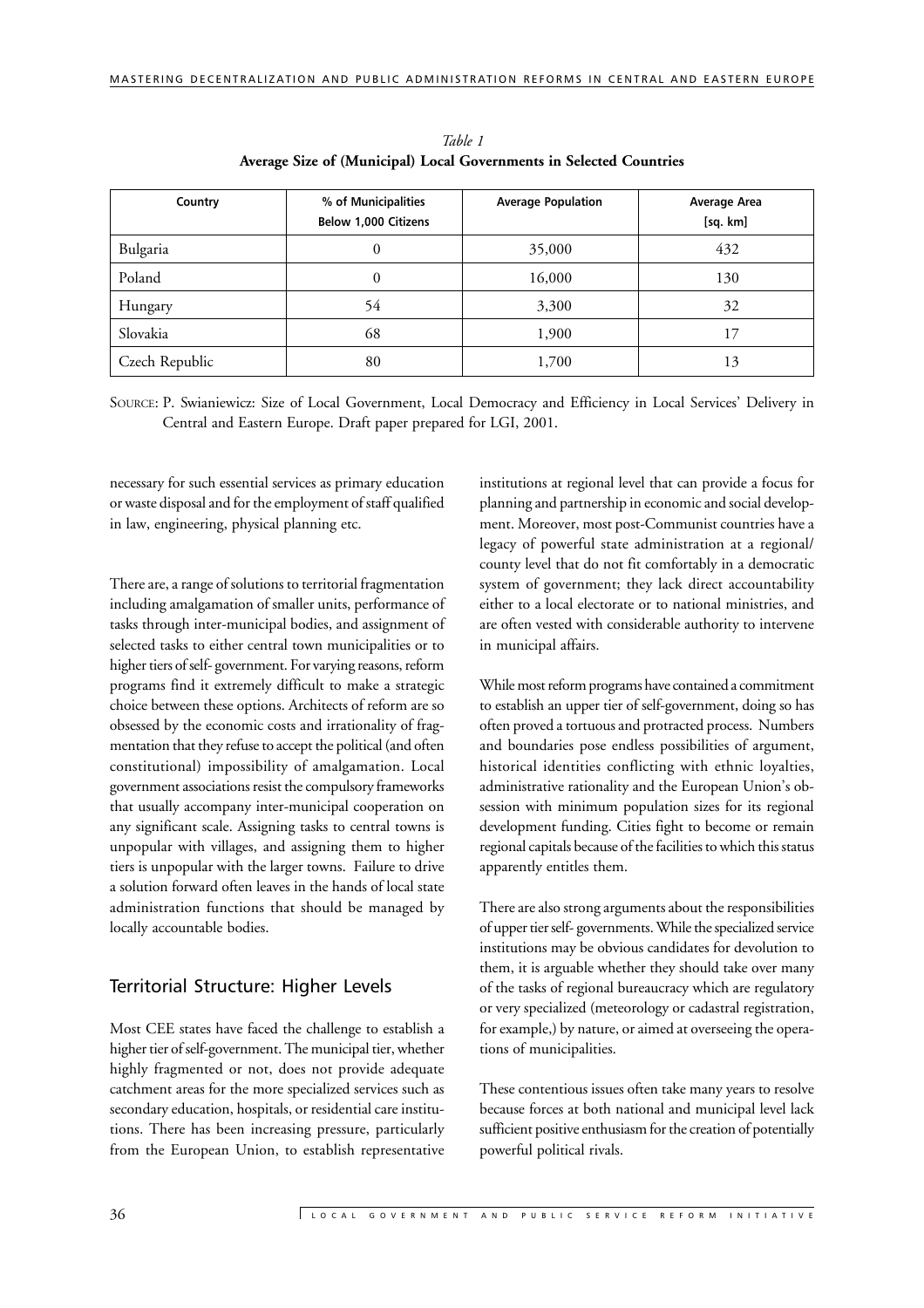#### Assignment of Competencies

Most local government legislation assigns responsibility to the basic municipal level for what are often described as "communal services." These are elements of *physical* infrastructure including local roads and lighting, heating, water supply, sanitation, waste management, parks, and cemeteries. Management of housing is also included though the extent and nature of these tasks-changes with privatization of the public housing stock. These are often recognized as "own" or "original" functions of municipalities; difficulties attach more to finance and property rights than to the location of responsibility.

The most contentious item in devolution of physical infrastructure is water supply. Although the construction of individual pipelines, treatment plants etc may have been financed by local budgets, water supplies have customarily been operated in the Communist era as integrated units covering a range of urban and rural settlements. Decentralization has not been too difficult where local governments have agreed to the conversion of these regional entities into joint stock companies with constituent municipalities sharing the equity. Where, however, they have insisted on the transfer of assets to the municipality where they are located, grave operational difficulties and disputes have inevitably arisen.

Greater difficulties in the reform process surround the responsibility for the *human* services (education, health, social welfare and culture) and the local regulatory tasks (for example, physical planning and construction control, civil registration, trade and occupational licensing and child protection). Uncertainty and argument focus on two issues. The first harks back to territorial structure—the mismatch between catchment areas for schools, hospitals, social care institutions etc and the size of local governments, together with the inability of smaller municipalities to employ qualified professional staff. These difficulties do not in themselves challenge the principle of decentralization, but pose practical difficulties that, as discussed before, often exceed the political support for decentralization or the willingness of interest groups to compromise.

The second issue concerns the proper division of responsibility between national and local government; it is intrinsically more difficult to resolve because it involves principle as well as practice. Both the human services and regulatory tasks are often defined as tasks of "state administration" rather than "local self government" which can at most be delegated rather than devolved. In terms of the human services, this definition implies that there are universal rights to minimum standards of provision that the State must guarantee. In respect of the regulatory tasks, the definition implies that the task involves an impartial application of national laws to the circumstances of individual citizens, in which there is no room for local variation or discretion; these are seen as roles for qualified bureaucrats, not elected politicians.

There are, of course, strong countervailing arguments for decentralization of both human service and regulatory competencies. The services are of strong concern to citizens, putting pressure on local governments to devote resources to their development. Local councilors and parents are just as worried as the Minister of Education if a school is failing its pupils. To retain such services under State management is to exclude the contributions of local resources and local accountability which local government is under strong pressure to provide.

There is ample evidence from Western Europe that national minimum standards of human services can be guaranteed within a decentralized framework of administration. The problem is, however, that such guarantee depends on a combination of arrangements that are relatively sophisticated and unfamiliar to a post-Communist state. The first is a normative system of financial equalization that ensures that national standards can realistically be achieved despite differences in local revenue bases. The second is national systems of inspection which can provide positive guidance as well as negative criticism, and which can be divorced from administrative management and political bias. The third is overcoming the difficulties of inappropriate territorial structures that have been discussed in the previous section. Time and determination are required to develop such framework for devolution.

Until a satisfactory framework for devolving the human services is developed, various interim solutions apply. In some cases service management is retained by State agencies which suffer from the lack of local accountability and may well be under-resourced. In a second scenario responsibilities are shared as where local governments manage schools but teachers are paid by the State, health service facilities are provided by local government, but funded principally by health insurance agencies, or the State provides social benefits but local government provides welfare services. In a third case competencies are fully transferred to local government, but subject to severe incidence of 'non-funded mandates,' i.e. decisions made unilaterally by sectoral ministries like teachers' salaries increases or extra social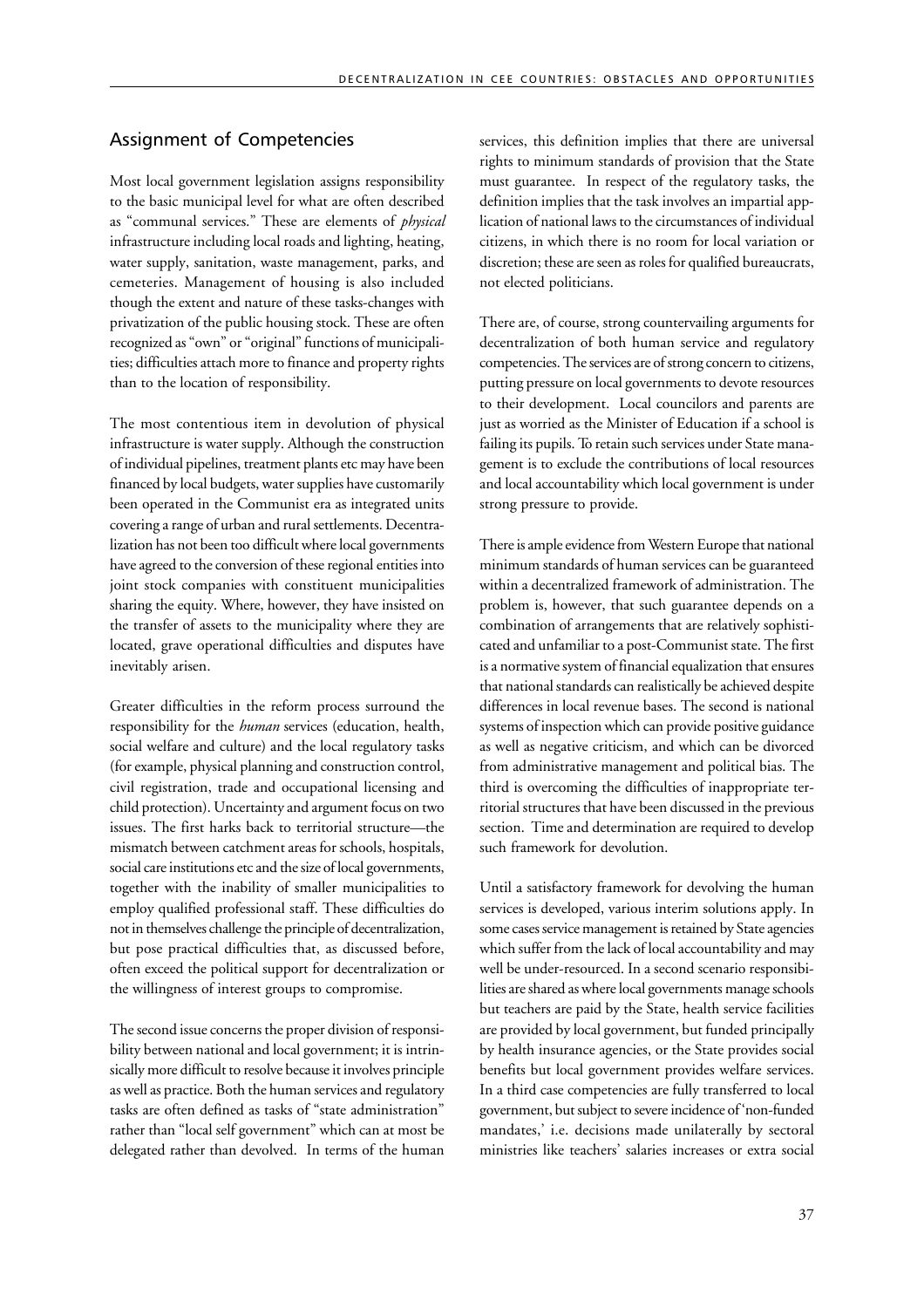benefits which are not accompanied by changes in local revenues.

Similarly, the argument that regulatory tasks should be excluded from local self- government jurisdiction because of their judicial nature is oversimplified. Many regulatory decisions do involve elements of subjective judgment, e.g. the capacity of a family to bring up its children, the architectural consistency of a proposed new construction, the balance between economic benefits and environmental costs of a new industrial estate or retail park. Moreover, decisions made within the apparently neutral framework of state bureaucracy may be no more protected from political influence than in local government, simply less exposed to public scrutiny. Moreover, local governments may well be more concerned to see that such administrative processes are discharged in a "client friendly" manner. Decentralization of regulatory tasks may well be the most satisfactory solution in the long term, but again it depends on the sustained development of a supportive environment. A key element is professional staffing requirements and the combination of training, qualification and professional association that can alone ensure adequate protection and weight within local government.

#### Finance

The dependence of effective decentralization on an adequate and equitable financial base needs no explanation. Most post-Communist countries inherited inter-governmental finance systems, in which the cost of local public services fell initially on local budgets. These were funded partially, if not completely, by local collections of a wide basket of taxes, fees and charges including taxes on both personal and enterprise incomes as well as land. There was a system of redistribution, both vertical and horizontal, but lacking a normative base, subject to arbitrary variation in annual budgets and much political bias in its application at both national and regional levels. Liabilities for taxes and charges and their rates were determined nationally. There were strong disincentives for revenue mobilization or cost discipline. Much local budget expenditure subsidized low charges for utility services.

This framework was clearly incompatible with the functioning of a legally and politically autonomous system of local government system. Moreover its inherent inefficiency is increasingly intolerable given the massive shifts from public to private consumption and the consequent fiscal stress experienced by post-Communist governments. In financial terms decentralization has demanded a range of fundamental reforms.

Firstly, it has been necessary to distinguish clearly between the responsibilities of different levels of government, national, regional and local, for meeting the costs of specific services. This has to be in line with the assignment of competencies, and the process is, therefore, subject to the uncertainties and arguments outlined in the previous section.

Secondly, decisions are required on which revenue sources should accrue exclusively to local governments, which should be subjected to some intergovernmental sharing (and in what proportions), and which should be retained exclusively by the State Budget. This poses several difficulties. Until the assignment of responsibilities have been resolved it is impossible to quantify the relative resource needs of individual tiers of government. The structure of taxation may be concurrently subject to reform to adjust it to the requirements of a market economy. Taxes on enterprises that have previously accrued, at least in part, to local budgets may no longer be suitable for such assignment once problems of origin or disparity can no longer be solved by arbitrary redistribution.

Thirdly, there are strong arguments of accountability and efficiency (together with the provisions of the European Charter of Local Self-Government) for giving local governments some power to determine liabilities for local taxes, fees and charges. Ministries of finance have been in no hurry, however, to surrender their exclusive powers in these respects, often supported by macroeconomic arguments concerning the control of inflation and the encouragement of private investment. Nor have they been under pressure from local government lobbies, eager to obtain larger tax shares rather than taxing powers. The demands of local government leaders have been generally short sighted in this respect, ignoring the fact that a taxing power is less hostile to political fortune than a tax share.

Fourthly, a system of redistribution may still be needed, particularly if extensive responsibilities for the human services have to be financed by local governments, requiring rough equality in per capita expenditure. This demands the creation of equalization transfers, either vertical or horizontal based on normative assessments of the differences between local needs and resources. Calculating such formulae poses technical challenges of measurement and data collection, but also political judgment over the balance between equality and incentive.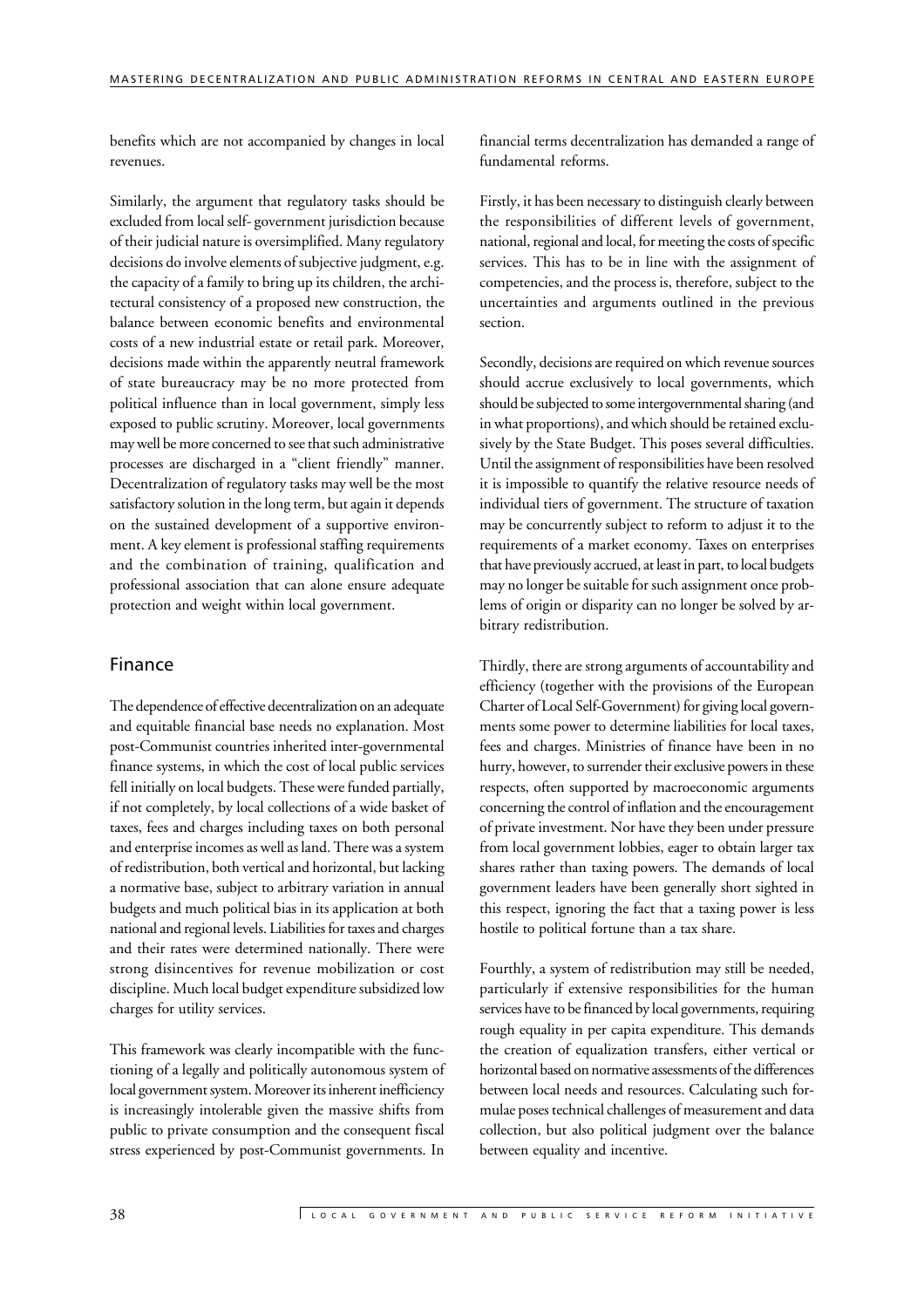Fifthly, the demands of both efficiency and equity and the increasing intervention of private sector ownership or management have led to progressive decline in general subsidization of public utility services. This involves the challenge to apportion responsibility between the State and local government for making such decisions, for imposing the consequent rises in consumer tariffs, for funding and managing the individually targeted compensation for poorer consumers of essential services, and for meeting the increasingly urgent demand for investment in repair and upgrading.

Finally, the greater the degree of fiscal decentralization the greater the need for improved systems of accountability. EU accession processes, for example, highlight the need to develop systems of external audit of local government and to restrict indebtedness, measures that are both unpopular and technically demanding.

To list this agenda (which excludes the practical issues of revenue assessment, budget management etc in a competitive mixed economy) is to indicate its complexity and the demands it makes both on technical capability and political courage.

### Property Rights

It has been an obvious and generally accepted principle of decentralization that transfer of ownership of State property should accompany assignment of functional responsibilities to any legally autonomous tier of government associated with their performance. In practice, this has often proved a contentious and protracted process.

Communist states obeyed the principle of the unity of state property. However, administration of property was often delegated to regional or local executive bodies, usually according to location or catchment area. Regional administration felt that an electricity supply belonged to them, so that they appointed the directors, controlled the budgets, disposed of surplus land etc, as though they were legal owners. The same applied to the attitude of city officials to a local hospital. This was often reinforced by the fact that capital investment in a utility plant or a service institution was often funded by regional or local budgets.

The restitution of property to pre-Communist owners has added complexity to the process. In many cases, service institutions like schools, residential homes and hospitals were originally built and managed by voluntary bodies, usually religious. The principle of restitution has also encouraged municipal governments to demand return of assets they constructed in pre-Communist times, whether or not they now accord with their functional responsibility.

Both of these earlier patterns of ownership or management have complicated the process of transferring property rights in line with the assignment of competencies. City governments claim ownership of hospitals or secondary schools that serve a much wider area with consequent difficulties for the allocation of running costs and control over access. Municipalities, on the other hand, are made responsible for the provision of utility services that are the monopoly of regionally owned and managed networks. Technical solutions are possible, such as joint ownership of utility companies, but application is obstructed by arguments over the apportionment of shares and the opposition of current management who have succeeded in some countries in thwarting the process by buying out the assets or the contractual rights to manage them.

Property transfer is also subject to systemic difficulty, such as the lack of inventories and cadastral records and overload of the State apparatus by the processes of restitution and privatization. Again technical difficulty combines with political conflict and ambivalence to impede and delay an essential component of the decentralization program.

### VESTED INTEREST

What the previous sections have tried to convey is that beyond the simple creation of legally autonomous, elected bodies at municipal level, decentralization is a complex and contentious process. It involves choices which are either politically or technically difficult (or both), such as the territorial structure of regional administration. It requires the reconciliation of conflicting interests, for example between national responsibilities and local discretion in the management of a service like education. It demands tenacious spadework, for example to devise an appropriate equalization formula or a workable framework for inter-municipal cost sharing.

To drive the process through, demand, determination and positive enthusiasm. These two qualities are often insufficient to overcome vested interest and inertia. Some interest groups are bound to oppose decentralization. The bureaucracies of sectoral ministries and local state administrations are likely centers of opposition, having much power to lose or being faced with unfamiliar roles.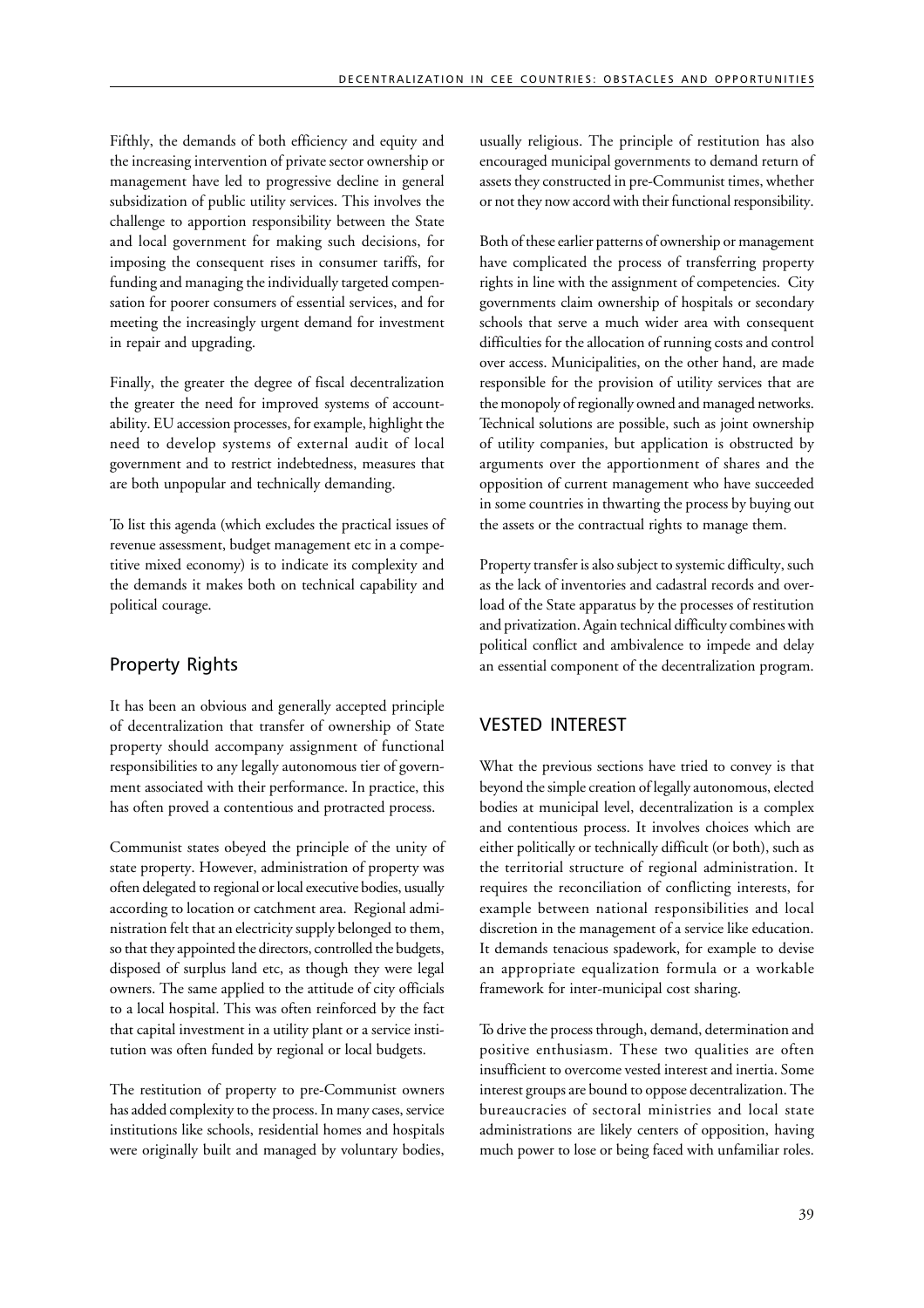Ministries of finance will be nervous, their anxiety over fiscal decentralization reinforced by IMF demands for strict control over levels of taxing and spending. Others may well be ambivalent. Mayors of smaller municipalities are often reluctant to see human service and regulatory responsibilities transferred to local governments, because a narrow range of competence preserves their freedom from cooperation with neighbors and from state oversight. The larger towns may well see the introduction of a higher tier as a threat. Local government associations may well be ambivalent or in conflict over particular stages of reform.

A further hurdle is coalition politics. Most CEE countries have proportional election systems that rarely produce overall majorities for a single party. Governments usually comprise coalitions of parties that may not share a uniform view of decentralization. However much priority may nominally attached to such policy, it is difficult to persuade sectoral ministries to tow the line in terms of functional devolution or ministries of finance to share taxes if there is insufficient cabinet discipline and prime ministers are constantly afraid of parties walking out.

#### **OPPORTUNITY**

Nevertheless, opportunities for pushing through a decentralization program do arise, often unexpected. The overthrow of an autocratic regime may be one such occasion, leading to a determination to remove a regional apparatus that may have supported the regime in power. The 1998 election provided this opportunity in Slovakia although it has only been partially exploited.

The threat or occurrence of civil war may demand radical decentralization to give ethnic groups a sufficient degree of local autonomy to buy off attempts at secession. The current legislative program in Macedonia is a clear example.

Recent developments in Ukraine illustrate another path to reform. The severity of the State's budget crisis encouraged Government to side with Parliament in adopting a major program of fiscal decentralization involving a clear separation of functional responsibilities between State, province and city budgets, accompanied by an equally explicit division of revenues and a formula system of equalization. Although enacted through financial legislation, this reform has greatly enhanced local autonomy by severing the chain of vertical dependence.

Finally, negotiations over accession to the European Union have put pressure on candidate countries to complete structural reforms including the formation of regional tiers of self-government.

#### PREPAREDNESS

These are examples of circumstances that give decentralization programs a favorable wind behind their sails. But the wind can lose force or change direction. The important thing for reformers is to be able to take advantage of the wind while it is still behind them and blowing strongly enough to overcome opposition and inertia.

This means preparation. Two examples bear this out. The Hungarian reforms in 1990/91 were far more comprehensive than in other CEE countries because the Hungarian Institute of Public Administration took advantage of a more liberal political climate to prepare them during the late 1980s. The incoming Polish administration in 1997 was able to push through the creation of two higher tiers of self-government with remarkable speed, again because so much preparatory work had been done during the previous frustrating electoral period.

By contrast, the Slovak coalition which came to power in 1998 quickly adopted a strong decentralization platform, but has taken early four years to implement it and then only in a diluted form. Argument over regional boundaries has highlighted the conflicts that have delayed reform, but equally debilitating has been a failure to formulate a clear model of how to devolve state competencies on a very fragmented municipal structure. The absence of a coherent model of inter-municipal relations has allowed sectoral ministries to procrastinate over the devolution of competencies, which in turn has delayed the elimination of the local state administration and the introduction of a permanent structure of intergovernmental finance; the Ministry of Finance has been able to argue, with some justice, that it did not know the scale of the finances which would have to be transferred to local government and to which tier. Lack of technically coherent solutions has been just as responsible for the delays as the ambivalence of coalition partners and xenophobia.

Earlier sections have highlighted the technically problematic areas for which blueprints have to be prepared. Particularly important are the questions of inter-municipal cooperation in the territorially fragmented states, (and its